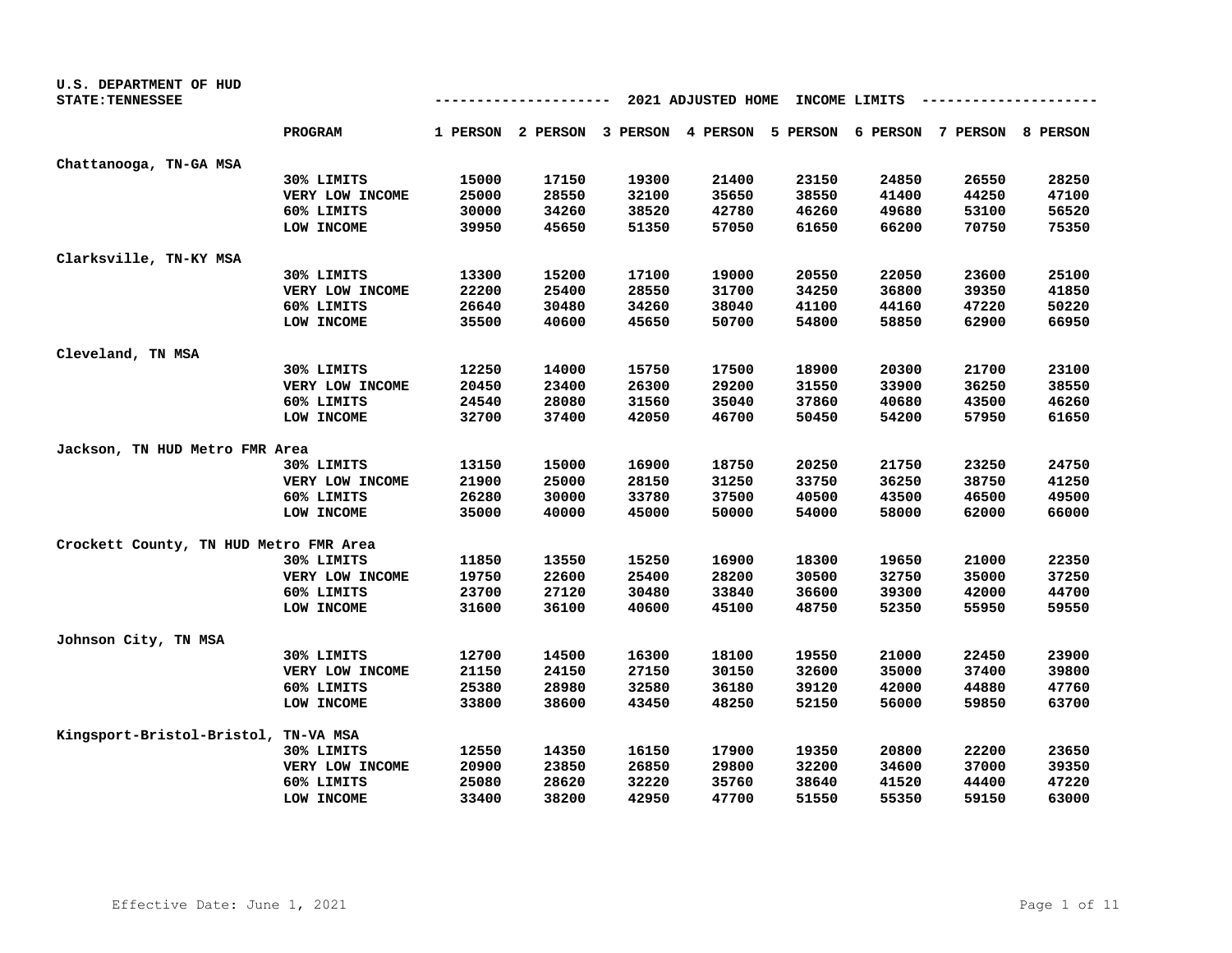| U.S. DEPARTMENT OF HUD                 |                 |                                     |       |       |       |       |       |                                                                         |       |
|----------------------------------------|-----------------|-------------------------------------|-------|-------|-------|-------|-------|-------------------------------------------------------------------------|-------|
| <b>STATE: TENNESSEE</b>                |                 | 2021 ADJUSTED HOME<br>INCOME LIMITS |       |       |       |       |       |                                                                         |       |
|                                        | <b>PROGRAM</b>  |                                     |       |       |       |       |       | 1 PERSON 2 PERSON 3 PERSON 4 PERSON 5 PERSON 6 PERSON 7 PERSON 8 PERSON |       |
| Knoxville, TN HUD Metro FMR Area       |                 |                                     |       |       |       |       |       |                                                                         |       |
|                                        | 30% LIMITS      | 15350                               | 17550 | 19750 | 21900 | 23700 | 25450 | 27200                                                                   | 28950 |
|                                        | VERY LOW INCOME | 25550                               | 29200 | 32850 | 36500 | 39450 | 42350 | 45300                                                                   | 48200 |
|                                        | 60% LIMITS      | 30660                               | 35040 | 39420 | 43800 | 47340 | 50820 | 54360                                                                   | 57840 |
|                                        | LOW INCOME      | 40900                               | 46750 | 52600 | 58400 | 63100 | 67750 | 72450                                                                   | 77100 |
| Grainger County, TN HUD Metro FMR Area |                 |                                     |       |       |       |       |       |                                                                         |       |
|                                        | 30% LIMITS      | 11850                               | 13550 | 15250 | 16900 | 18300 | 19650 | 21000                                                                   | 22350 |
|                                        | VERY LOW INCOME | 19750                               | 22600 | 25400 | 28200 | 30500 | 32750 | 35000                                                                   | 37250 |
|                                        | 60% LIMITS      | 23700                               | 27120 | 30480 | 33840 | 36600 | 39300 | 42000                                                                   | 44700 |
|                                        | LOW INCOME      | 31600                               | 36100 | 40600 | 45100 | 48750 | 52350 | 55950                                                                   | 59550 |
| Campbell County, TN HUD Metro FMR Area |                 |                                     |       |       |       |       |       |                                                                         |       |
|                                        | 30% LIMITS      | 11850                               | 13550 | 15250 | 16900 | 18300 | 19650 | 21000                                                                   | 22350 |
|                                        | VERY LOW INCOME | 19750                               | 22600 | 25400 | 28200 | 30500 | 32750 | 35000                                                                   | 37250 |
|                                        | 60% LIMITS      | 23700                               | 27120 | 30480 | 33840 | 36600 | 39300 | 42000                                                                   | 44700 |
|                                        | LOW INCOME      | 31600                               | 36100 | 40600 | 45100 | 48750 | 52350 | 55950                                                                   | 59550 |
| Morgan County, TN HUD Metro FMR Area   |                 |                                     |       |       |       |       |       |                                                                         |       |
|                                        | 30% LIMITS      | 11850                               | 13550 | 15250 | 16900 | 18300 | 19650 | 21000                                                                   | 22350 |
|                                        | VERY LOW INCOME | 19750                               | 22600 | 25400 | 28200 | 30500 | 32750 | 35000                                                                   | 37250 |
|                                        | 60% LIMITS      | 23700                               | 27120 | 30480 | 33840 | 36600 | 39300 | 42000                                                                   | 44700 |
|                                        | LOW INCOME      | 31600                               | 36100 | 40600 | 45100 | 48750 | 52350 | 55950                                                                   | 59550 |
| Roane County, TN HUD Metro FMR Area    |                 |                                     |       |       |       |       |       |                                                                         |       |
|                                        | 30% LIMITS      | 13950                               | 15950 | 17950 | 19900 | 21500 | 23100 | 24700                                                                   | 26300 |
|                                        | VERY LOW INCOME | 23250                               | 26600 | 29900 | 33200 | 35900 | 38550 | 41200                                                                   | 43850 |
|                                        | 60% LIMITS      | 27900                               | 31920 | 35880 | 39840 | 43080 | 46260 | 49440                                                                   | 52620 |
|                                        | LOW INCOME      | 37200                               | 42500 | 47800 | 53100 | 57350 | 61600 | 65850                                                                   | 70100 |
| Memphis, TN-MS-AR HUD Metro FMR Area   |                 |                                     |       |       |       |       |       |                                                                         |       |
|                                        | 30% LIMITS      | 14450                               | 16500 | 18550 | 20600 | 22250 | 23900 | 25550                                                                   | 27200 |
|                                        | VERY LOW INCOME | 24050                               | 27500 | 30950 | 34350 | 37100 | 39850 | 42600                                                                   | 45350 |
|                                        | 60% LIMITS      | 28860                               | 33000 | 37140 | 41220 | 44520 | 47820 | 51120                                                                   | 54420 |
|                                        | LOW INCOME      | 38500                               | 44000 | 49500 | 54950 | 59350 | 63750 | 68150                                                                   | 72550 |
| Morristown, TN MSA                     |                 |                                     |       |       |       |       |       |                                                                         |       |
|                                        | 30% LIMITS      | 12250                               | 14000 | 15750 | 17450 | 18850 | 20250 | 21650                                                                   | 23050 |
|                                        | VERY LOW INCOME | 20350                               | 23250 | 26150 | 29050 | 31400 | 33700 | 36050                                                                   | 38350 |
|                                        | 60% LIMITS      | 24420                               | 27900 | 31380 | 34860 | 37680 | 40440 | 43260                                                                   | 46020 |
|                                        | LOW INCOME      | 32550                               | 37200 | 41850 | 46500 | 50250 | 53950 | 57700                                                                   | 61400 |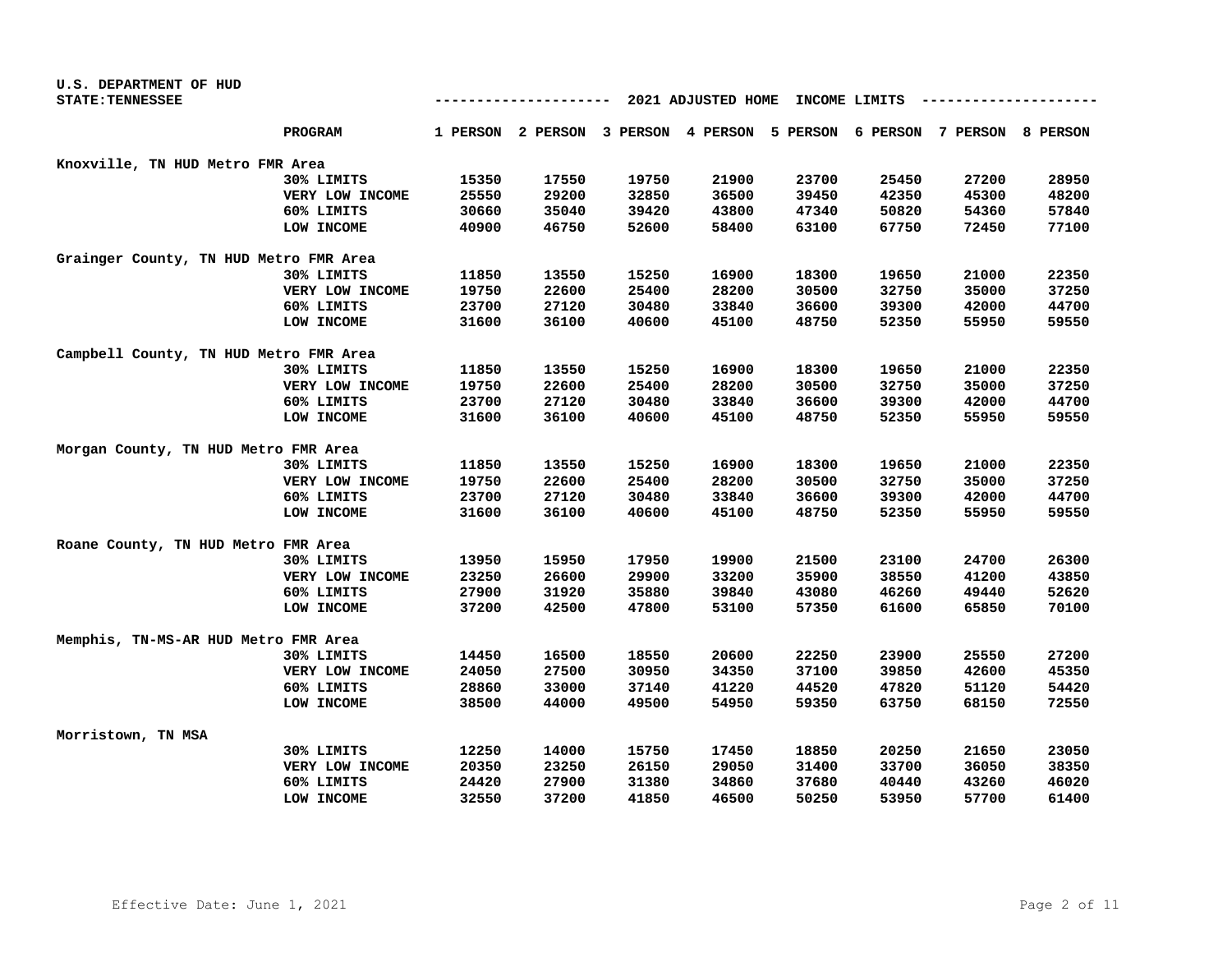| U.S. DEPARTMENT OF HUD                      |                 |       |        |       |                                                                         |       |               |       |       |
|---------------------------------------------|-----------------|-------|--------|-------|-------------------------------------------------------------------------|-------|---------------|-------|-------|
| <b>STATE: TENNESSEE</b>                     |                 |       | ------ |       | 2021 ADJUSTED HOME                                                      |       | INCOME LIMITS |       |       |
|                                             | <b>PROGRAM</b>  |       |        |       | 1 PERSON 2 PERSON 3 PERSON 4 PERSON 5 PERSON 6 PERSON 7 PERSON 8 PERSON |       |               |       |       |
| Nashville-Davidson--Murfreesboro--Franklin, |                 |       |        |       |                                                                         |       |               |       |       |
|                                             | 30% LIMITS      | 17750 | 20250  | 22800 | 25300                                                                   | 27350 | 29350         | 31400 | 33400 |
|                                             | VERY LOW INCOME | 29550 | 33750  | 37950 | 42150                                                                   | 45550 | 48900         | 52300 | 55650 |
|                                             | 60% LIMITS      | 35460 | 40500  | 45540 | 50580                                                                   | 54660 | 58680         | 62760 | 66780 |
|                                             | LOW INCOME      | 47250 | 54000  | 60750 | 67450                                                                   | 72850 | 78250         | 83650 | 89050 |
| Hickman County, TN HUD Metro FMR Area       |                 |       |        |       |                                                                         |       |               |       |       |
|                                             | 30% LIMITS      | 11850 | 13550  | 15250 | 16900                                                                   | 18300 | 19650         | 21000 | 22350 |
|                                             | VERY LOW INCOME | 19750 | 22600  | 25400 | 28200                                                                   | 30500 | 32750         | 35000 | 37250 |
|                                             | 60% LIMITS      | 23700 | 27120  | 30480 | 33840                                                                   | 36600 | 39300         | 42000 | 44700 |
|                                             | LOW INCOME      | 31600 | 36100  | 40600 | 45100                                                                   | 48750 | 52350         | 55950 | 59550 |
| Macon County, TN HUD Metro FMR Area         |                 |       |        |       |                                                                         |       |               |       |       |
|                                             | 30% LIMITS      | 11850 | 13550  | 15250 | 16900                                                                   | 18300 | 19650         | 21000 | 22350 |
|                                             | VERY LOW INCOME | 19750 | 22600  | 25400 | 28200                                                                   | 30500 | 32750         | 35000 | 37250 |
|                                             | 60% LIMITS      | 23700 | 27120  | 30480 | 33840                                                                   | 36600 | 39300         | 42000 | 44700 |
|                                             | LOW INCOME      | 31600 | 36100  | 40600 | 45100                                                                   | 48750 | 52350         | 55950 | 59550 |
| Maury County, TN HUD Metro FMR Area         |                 |       |        |       |                                                                         |       |               |       |       |
|                                             | 30% LIMITS      | 13950 | 15950  | 17950 | 19900                                                                   | 21500 | 23100         | 24700 | 26300 |
|                                             | VERY LOW INCOME | 23250 | 26600  | 29900 | 33200                                                                   | 35900 | 38550         | 41200 | 43850 |
|                                             | 60% LIMITS      | 27900 | 31920  | 35880 | 39840                                                                   | 43080 | 46260         | 49440 | 52620 |
|                                             | LOW INCOME      | 37200 | 42500  | 47800 | 53100                                                                   | 57350 | 61600         | 65850 | 70100 |
| Smith County, TN HUD Metro FMR Area         |                 |       |        |       |                                                                         |       |               |       |       |
|                                             | 30% LIMITS      | 12400 | 14150  | 15900 | 17650                                                                   | 19100 | 20500         | 21900 | 23300 |
|                                             | VERY LOW INCOME | 20600 | 23550  | 26500 | 29400                                                                   | 31800 | 34150         | 36500 | 38850 |
|                                             | 60% LIMITS      | 24720 | 28260  | 31800 | 35280                                                                   | 38160 | 40980         | 43800 | 46620 |
|                                             | LOW INCOME      | 32950 | 37650  | 42350 | 47050                                                                   | 50850 | 54600         | 58350 | 62150 |
| Bedford County, TN                          |                 |       |        |       |                                                                         |       |               |       |       |
|                                             | 30% LIMITS      | 11850 | 13550  | 15250 | 16900                                                                   | 18300 | 19650         | 21000 | 22350 |
|                                             | VERY LOW INCOME | 19750 | 22600  | 25400 | 28200                                                                   | 30500 | 32750         | 35000 | 37250 |
|                                             | 60% LIMITS      | 23700 | 27120  | 30480 | 33840                                                                   | 36600 | 39300         | 42000 | 44700 |
|                                             | LOW INCOME      | 31600 | 36100  | 40600 | 45100                                                                   | 48750 | 52350         | 55950 | 59550 |
| Benton County, TN                           |                 |       |        |       |                                                                         |       |               |       |       |
|                                             | 30% LIMITS      | 11850 | 13550  | 15250 | 16900                                                                   | 18300 | 19650         | 21000 | 22350 |
|                                             | VERY LOW INCOME | 19750 | 22600  | 25400 | 28200                                                                   | 30500 | 32750         | 35000 | 37250 |
|                                             | 60% LIMITS      | 23700 | 27120  | 30480 | 33840                                                                   | 36600 | 39300         | 42000 | 44700 |
|                                             | LOW INCOME      | 31600 | 36100  | 40600 | 45100                                                                   | 48750 | 52350         | 55950 | 59550 |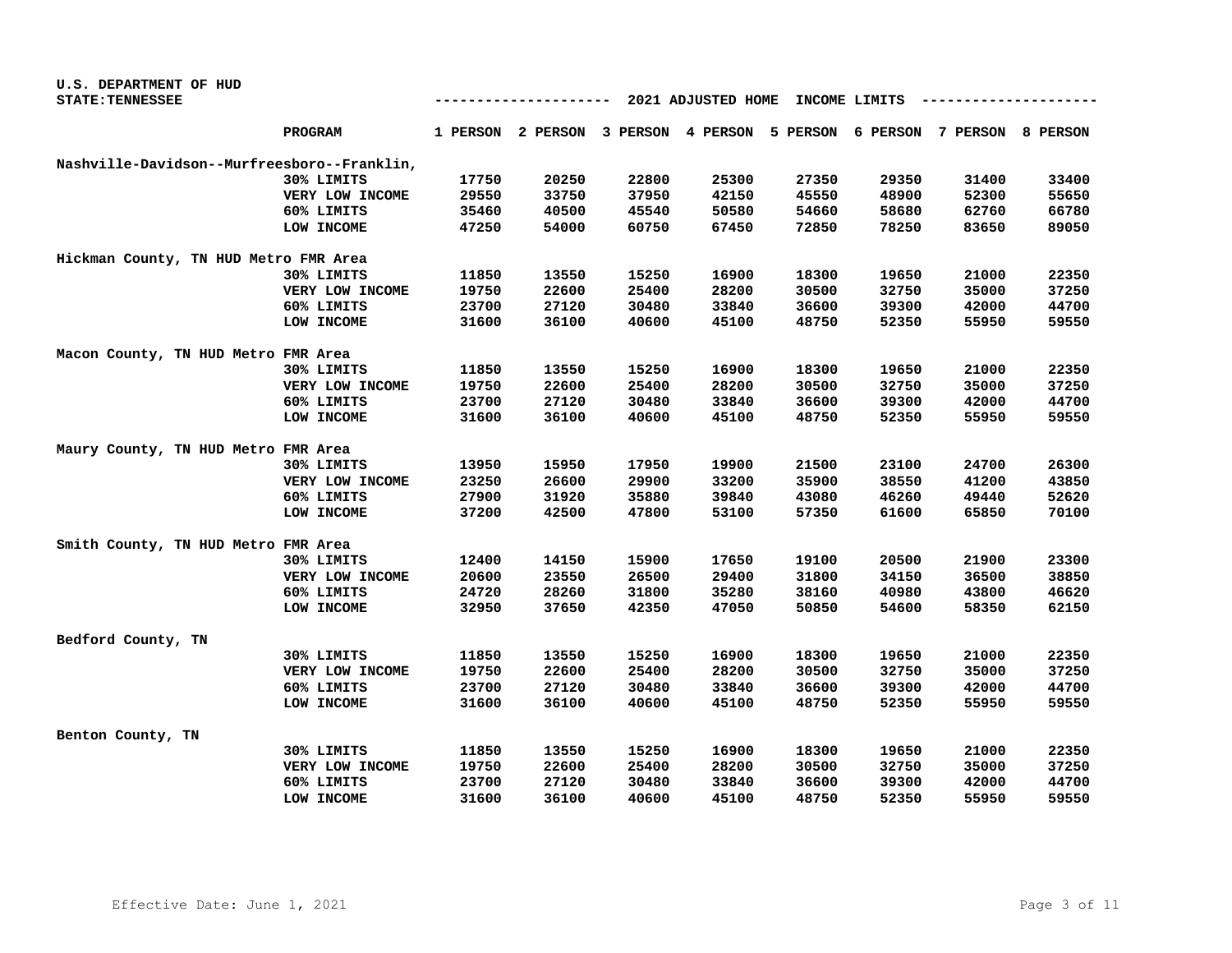| U.S. DEPARTMENT OF HUD<br><b>STATE: TENNESSEE</b> |                 |       |       | ---   | 2021 ADJUSTED HOME                                                      |       | INCOME LIMITS |       |       |
|---------------------------------------------------|-----------------|-------|-------|-------|-------------------------------------------------------------------------|-------|---------------|-------|-------|
|                                                   | <b>PROGRAM</b>  |       |       |       | 1 PERSON 2 PERSON 3 PERSON 4 PERSON 5 PERSON 6 PERSON 7 PERSON 8 PERSON |       |               |       |       |
| Bledsoe County, TN                                |                 |       |       |       |                                                                         |       |               |       |       |
|                                                   | 30% LIMITS      | 11850 | 13550 | 15250 | 16900                                                                   | 18300 | 19650         | 21000 | 22350 |
|                                                   | VERY LOW INCOME | 19750 | 22600 | 25400 | 28200                                                                   | 30500 | 32750         | 35000 | 37250 |
|                                                   | 60% LIMITS      | 23700 | 27120 | 30480 | 33840                                                                   | 36600 | 39300         | 42000 | 44700 |
|                                                   | LOW INCOME      | 31600 | 36100 | 40600 | 45100                                                                   | 48750 | 52350         | 55950 | 59550 |
| Carroll County, TN                                |                 |       |       |       |                                                                         |       |               |       |       |
|                                                   | 30% LIMITS      | 11850 | 13550 | 15250 | 16900                                                                   | 18300 | 19650         | 21000 | 22350 |
|                                                   | VERY LOW INCOME | 19750 | 22600 | 25400 | 28200                                                                   | 30500 | 32750         | 35000 | 37250 |
|                                                   | 60% LIMITS      | 23700 | 27120 | 30480 | 33840                                                                   | 36600 | 39300         | 42000 | 44700 |
|                                                   | LOW INCOME      | 31600 | 36100 | 40600 | 45100                                                                   | 48750 | 52350         | 55950 | 59550 |
| Claiborne County, TN                              |                 |       |       |       |                                                                         |       |               |       |       |
|                                                   | 30% LIMITS      | 11850 | 13550 | 15250 | 16900                                                                   | 18300 | 19650         | 21000 | 22350 |
|                                                   | VERY LOW INCOME | 19750 | 22600 | 25400 | 28200                                                                   | 30500 | 32750         | 35000 | 37250 |
|                                                   | 60% LIMITS      | 23700 | 27120 | 30480 | 33840                                                                   | 36600 | 39300         | 42000 | 44700 |
|                                                   | LOW INCOME      | 31600 | 36100 | 40600 | 45100                                                                   | 48750 | 52350         | 55950 | 59550 |
| Clay County, TN                                   |                 |       |       |       |                                                                         |       |               |       |       |
|                                                   | 30% LIMITS      | 11850 | 13550 | 15250 | 16900                                                                   | 18300 | 19650         | 21000 | 22350 |
|                                                   | VERY LOW INCOME | 19750 | 22600 | 25400 | 28200                                                                   | 30500 | 32750         | 35000 | 37250 |
|                                                   | 60% LIMITS      | 23700 | 27120 | 30480 | 33840                                                                   | 36600 | 39300         | 42000 | 44700 |
|                                                   | LOW INCOME      | 31600 | 36100 | 40600 | 45100                                                                   | 48750 | 52350         | 55950 | 59550 |
| Cocke County, TN                                  |                 |       |       |       |                                                                         |       |               |       |       |
|                                                   | 30% LIMITS      | 11850 | 13550 | 15250 | 16900                                                                   | 18300 | 19650         | 21000 | 22350 |
|                                                   | VERY LOW INCOME | 19750 | 22600 | 25400 | 28200                                                                   | 30500 | 32750         | 35000 | 37250 |
|                                                   | 60% LIMITS      | 23700 | 27120 | 30480 | 33840                                                                   | 36600 | 39300         | 42000 | 44700 |
|                                                   | LOW INCOME      | 31600 | 36100 | 40600 | 45100                                                                   | 48750 | 52350         | 55950 | 59550 |
| Coffee County, TN                                 |                 |       |       |       |                                                                         |       |               |       |       |
|                                                   | 30% LIMITS      | 13050 | 14900 | 16750 | 18600                                                                   | 20100 | 21600         | 23100 | 24600 |
|                                                   | VERY LOW INCOME | 21700 | 24800 | 27900 | 31000                                                                   | 33500 | 36000         | 38450 | 40950 |
|                                                   | 60% LIMITS      | 26040 | 29760 | 33480 | 37200                                                                   | 40200 | 43200         | 46140 | 49140 |
|                                                   | LOW INCOME      | 34750 | 39700 | 44650 | 49600                                                                   | 53600 | 57550         | 61550 | 65500 |
| Cumberland County, TN                             |                 |       |       |       |                                                                         |       |               |       |       |
|                                                   | 30% LIMITS      | 11850 | 13550 | 15250 | 16900                                                                   | 18300 | 19650         | 21000 | 22350 |
|                                                   | VERY LOW INCOME | 19750 | 22600 | 25400 | 28200                                                                   | 30500 | 32750         | 35000 | 37250 |
|                                                   | 60% LIMITS      | 23700 | 27120 | 30480 | 33840                                                                   | 36600 | 39300         | 42000 | 44700 |
|                                                   | LOW INCOME      | 31600 | 36100 | 40600 | 45100                                                                   | 48750 | 52350         | 55950 | 59550 |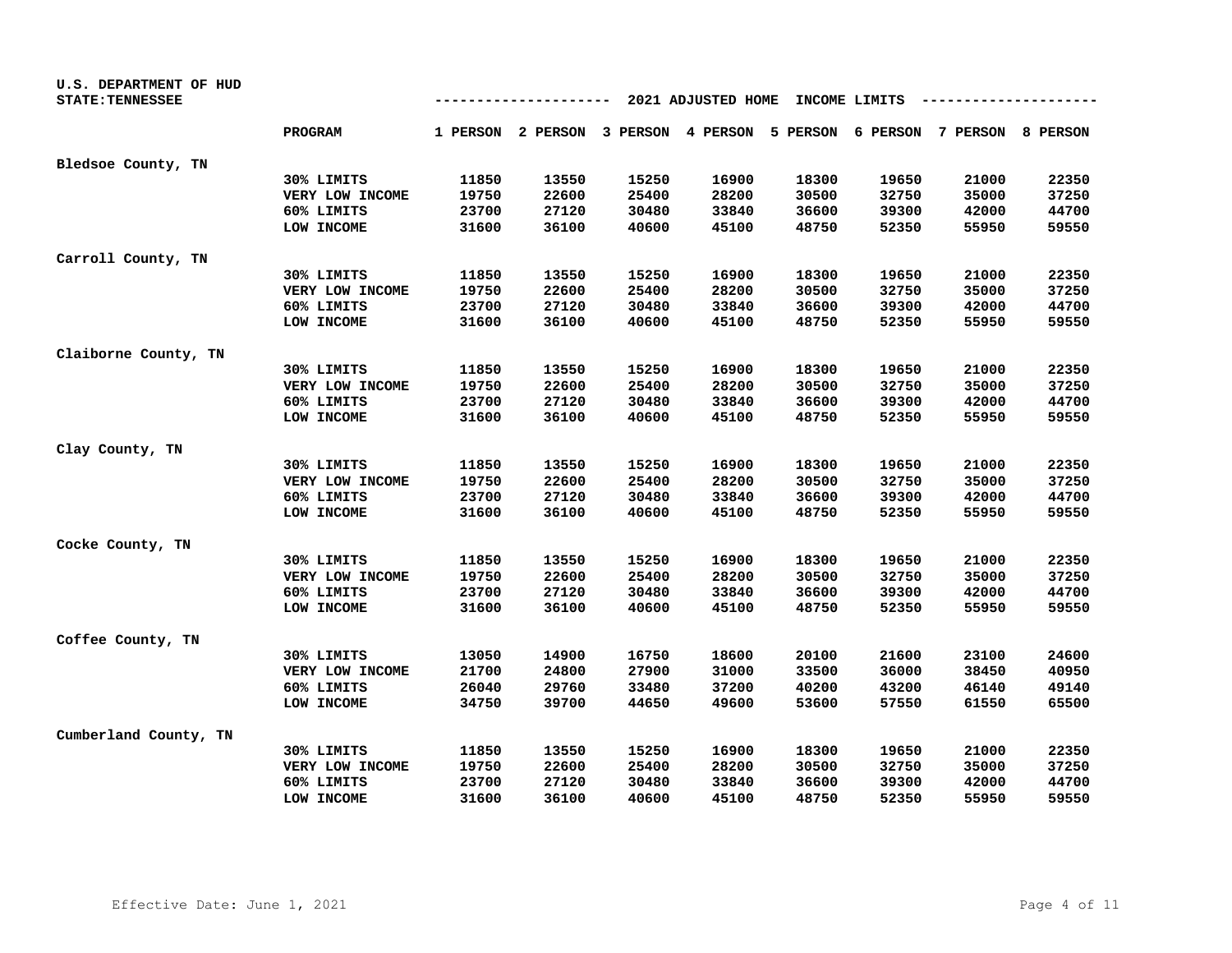| U.S. DEPARTMENT OF HUD  |                 |       |        |       |                    |       |               |                                                                         |       |
|-------------------------|-----------------|-------|--------|-------|--------------------|-------|---------------|-------------------------------------------------------------------------|-------|
| <b>STATE: TENNESSEE</b> |                 |       | ------ |       | 2021 ADJUSTED HOME |       | INCOME LIMITS |                                                                         |       |
|                         | <b>PROGRAM</b>  |       |        |       |                    |       |               | 1 PERSON 2 PERSON 3 PERSON 4 PERSON 5 PERSON 6 PERSON 7 PERSON 8 PERSON |       |
| Decatur County, TN      |                 |       |        |       |                    |       |               |                                                                         |       |
|                         | 30% LIMITS      | 11850 | 13550  | 15250 | 16900              | 18300 | 19650         | 21000                                                                   | 22350 |
|                         | VERY LOW INCOME | 19750 | 22600  | 25400 | 28200              | 30500 | 32750         | 35000                                                                   | 37250 |
|                         | 60% LIMITS      | 23700 | 27120  | 30480 | 33840              | 36600 | 39300         | 42000                                                                   | 44700 |
|                         | LOW INCOME      | 31600 | 36100  | 40600 | 45100              | 48750 | 52350         | 55950                                                                   | 59550 |
| DeKalb County, TN       |                 |       |        |       |                    |       |               |                                                                         |       |
|                         | 30% LIMITS      | 11850 | 13550  | 15250 | 16900              | 18300 | 19650         | 21000                                                                   | 22350 |
|                         | VERY LOW INCOME | 19750 | 22600  | 25400 | 28200              | 30500 | 32750         | 35000                                                                   | 37250 |
|                         | 60% LIMITS      | 23700 | 27120  | 30480 | 33840              | 36600 | 39300         | 42000                                                                   | 44700 |
|                         | LOW INCOME      | 31600 | 36100  | 40600 | 45100              | 48750 | 52350         | 55950                                                                   | 59550 |
| Dyer County, TN         |                 |       |        |       |                    |       |               |                                                                         |       |
|                         | 30% LIMITS      | 11850 | 13550  | 15250 | 16900              | 18300 | 19650         | 21000                                                                   | 22350 |
|                         | VERY LOW INCOME | 19750 | 22600  | 25400 | 28200              | 30500 | 32750         | 35000                                                                   | 37250 |
|                         | 60% LIMITS      | 23700 | 27120  | 30480 | 33840              | 36600 | 39300         | 42000                                                                   | 44700 |
|                         | LOW INCOME      | 31600 | 36100  | 40600 | 45100              | 48750 | 52350         | 55950                                                                   | 59550 |
| Fentress County, TN     |                 |       |        |       |                    |       |               |                                                                         |       |
|                         | 30% LIMITS      | 11850 | 13550  | 15250 | 16900              | 18300 | 19650         | 21000                                                                   | 22350 |
|                         | VERY LOW INCOME | 19750 | 22600  | 25400 | 28200              | 30500 | 32750         | 35000                                                                   | 37250 |
|                         | 60% LIMITS      | 23700 | 27120  | 30480 | 33840              | 36600 | 39300         | 42000                                                                   | 44700 |
|                         | LOW INCOME      | 31600 | 36100  | 40600 | 45100              | 48750 | 52350         | 55950                                                                   | 59550 |
| Franklin County, TN     |                 |       |        |       |                    |       |               |                                                                         |       |
|                         | 30% LIMITS      | 12500 | 14300  | 16100 | 17850              | 19300 | 20750         | 22150                                                                   | 23600 |
|                         | VERY LOW INCOME | 20850 | 23800  | 26800 | 29750              | 32150 | 34550         | 36900                                                                   | 39300 |
|                         | 60% LIMITS      | 25020 | 28560  | 32160 | 35700              | 38580 | 41460         | 44280                                                                   | 47160 |
|                         | LOW INCOME      | 33350 | 38100  | 42850 | 47600              | 51450 | 55250         | 59050                                                                   | 62850 |
| Gibson County, TN       |                 |       |        |       |                    |       |               |                                                                         |       |
|                         | 30% LIMITS      | 11850 | 13550  | 15250 | 16900              | 18300 | 19650         | 21000                                                                   | 22350 |
|                         | VERY LOW INCOME | 19750 | 22600  | 25400 | 28200              | 30500 | 32750         | 35000                                                                   | 37250 |
|                         | 60% LIMITS      | 23700 | 27120  | 30480 | 33840              | 36600 | 39300         | 42000                                                                   | 44700 |
|                         | LOW INCOME      | 31600 | 36100  | 40600 | 45100              | 48750 | 52350         | 55950                                                                   | 59550 |
| Giles County, TN        |                 |       |        |       |                    |       |               |                                                                         |       |
|                         | 30% LIMITS      | 12650 | 14450  | 16250 | 18050              | 19500 | 20950         | 22400                                                                   | 23850 |
|                         | VERY LOW INCOME | 21050 | 24050  | 27050 | 30050              | 32500 | 34900         | 37300                                                                   | 39700 |
|                         | 60% LIMITS      | 25260 | 28860  | 32460 | 36060              | 39000 | 41880         | 44760                                                                   | 47640 |
|                         | LOW INCOME      | 33700 | 38500  | 43300 | 48100              | 51950 | 55800         | 59650                                                                   | 63500 |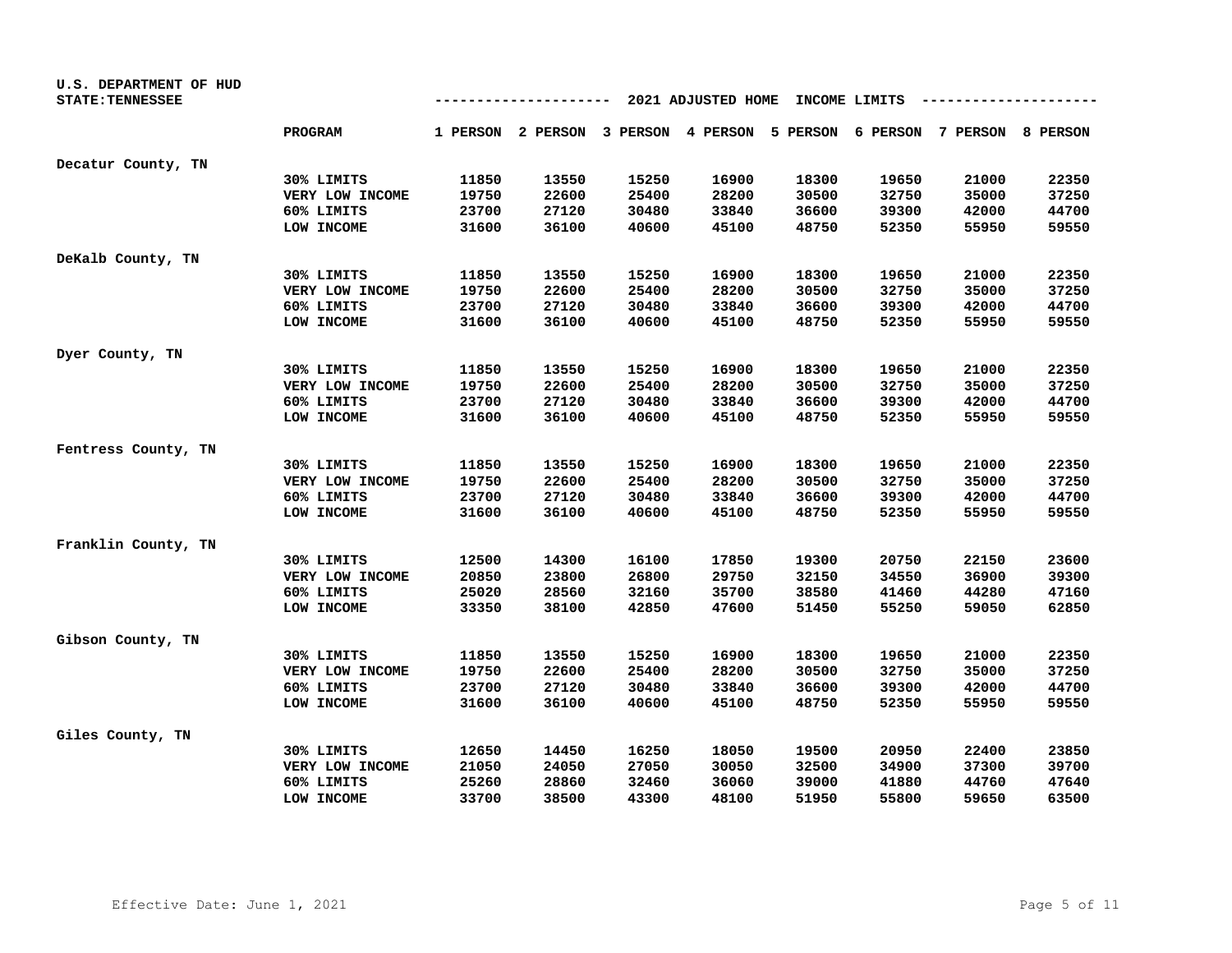| U.S. DEPARTMENT OF HUD<br><b>STATE: TENNESSEE</b> |                 |       |                                     |       | 2021 ADJUSTED HOME |       | INCOME LIMITS |                                     |       |
|---------------------------------------------------|-----------------|-------|-------------------------------------|-------|--------------------|-------|---------------|-------------------------------------|-------|
|                                                   | <b>PROGRAM</b>  |       | 1 PERSON 2 PERSON 3 PERSON 4 PERSON |       |                    |       |               | 5 PERSON 6 PERSON 7 PERSON 8 PERSON |       |
| Greene County, TN                                 |                 |       |                                     |       |                    |       |               |                                     |       |
|                                                   | 30% LIMITS      | 12100 | 13800                               | 15550 | 17250              | 18650 | 20050         | 21400                               | 22800 |
|                                                   | VERY LOW INCOME | 20150 | 23000                               | 25900 | 28750              | 31050 | 33350         | 35650                               | 37950 |
|                                                   | 60% LIMITS      | 24180 | 27600                               | 31080 | 34500              | 37260 | 40020         | 42780                               | 45540 |
|                                                   | LOW INCOME      | 32200 | 36800                               | 41400 | 46000              | 49700 | 53400         | 57050                               | 60750 |
| Grundy County, TN                                 |                 |       |                                     |       |                    |       |               |                                     |       |
|                                                   | 30% LIMITS      | 11850 | 13550                               | 15250 | 16900              | 18300 | 19650         | 21000                               | 22350 |
|                                                   | VERY LOW INCOME | 19750 | 22600                               | 25400 | 28200              | 30500 | 32750         | 35000                               | 37250 |
|                                                   | 60% LIMITS      | 23700 | 27120                               | 30480 | 33840              | 36600 | 39300         | 42000                               | 44700 |
|                                                   | LOW INCOME      | 31600 | 36100                               | 40600 | 45100              | 48750 | 52350         | 55950                               | 59550 |
| Hancock County, TN                                |                 |       |                                     |       |                    |       |               |                                     |       |
|                                                   | 30% LIMITS      | 11850 | 13550                               | 15250 | 16900              | 18300 | 19650         | 21000                               | 22350 |
|                                                   | VERY LOW INCOME | 19750 | 22600                               | 25400 | 28200              | 30500 | 32750         | 35000                               | 37250 |
|                                                   | 60% LIMITS      | 23700 | 27120                               | 30480 | 33840              | 36600 | 39300         | 42000                               | 44700 |
|                                                   | LOW INCOME      | 31600 | 36100                               | 40600 | 45100              | 48750 | 52350         | 55950                               | 59550 |
| Hardeman County, TN                               |                 |       |                                     |       |                    |       |               |                                     |       |
|                                                   | 30% LIMITS      | 11850 | 13550                               | 15250 | 16900              | 18300 | 19650         | 21000                               | 22350 |
|                                                   | VERY LOW INCOME | 19750 | 22600                               | 25400 | 28200              | 30500 | 32750         | 35000                               | 37250 |
|                                                   | 60% LIMITS      | 23700 | 27120                               | 30480 | 33840              | 36600 | 39300         | 42000                               | 44700 |
|                                                   | LOW INCOME      | 31600 | 36100                               | 40600 | 45100              | 48750 | 52350         | 55950                               | 59550 |
| Hardin County, TN                                 |                 |       |                                     |       |                    |       |               |                                     |       |
|                                                   | 30% LIMITS      | 11850 | 13550                               | 15250 | 16900              | 18300 | 19650         | 21000                               | 22350 |
|                                                   | VERY LOW INCOME | 19750 | 22600                               | 25400 | 28200              | 30500 | 32750         | 35000                               | 37250 |
|                                                   | 60% LIMITS      | 23700 | 27120                               | 30480 | 33840              | 36600 | 39300         | 42000                               | 44700 |
|                                                   | LOW INCOME      | 31600 | 36100                               | 40600 | 45100              | 48750 | 52350         | 55950                               | 59550 |
| Haywood County, TN                                |                 |       |                                     |       |                    |       |               |                                     |       |
|                                                   | 30% LIMITS      | 11850 | 13550                               | 15250 | 16900              | 18300 | 19650         | 21000                               | 22350 |
|                                                   | VERY LOW INCOME | 19750 | 22600                               | 25400 | 28200              | 30500 | 32750         | 35000                               | 37250 |
|                                                   | 60% LIMITS      | 23700 | 27120                               | 30480 | 33840              | 36600 | 39300         | 42000                               | 44700 |
|                                                   | LOW INCOME      | 31600 | 36100                               | 40600 | 45100              | 48750 | 52350         | 55950                               | 59550 |
| Henderson County, TN                              |                 |       |                                     |       |                    |       |               |                                     |       |
|                                                   | 30% LIMITS      | 11900 | 13600                               | 15300 | 16950              | 18350 | 19700         | 21050                               | 22400 |
|                                                   | VERY LOW INCOME | 19800 | 22600                               | 25450 | 28250              | 30550 | 32800         | 35050                               | 37300 |
|                                                   | 60% LIMITS      | 23760 | 27120                               | 30540 | 33900              | 36660 | 39360         | 42060                               | 44760 |
|                                                   | LOW INCOME      | 31650 | 36200                               | 40700 | 45200              | 48850 | 52450         | 56050                               | 59700 |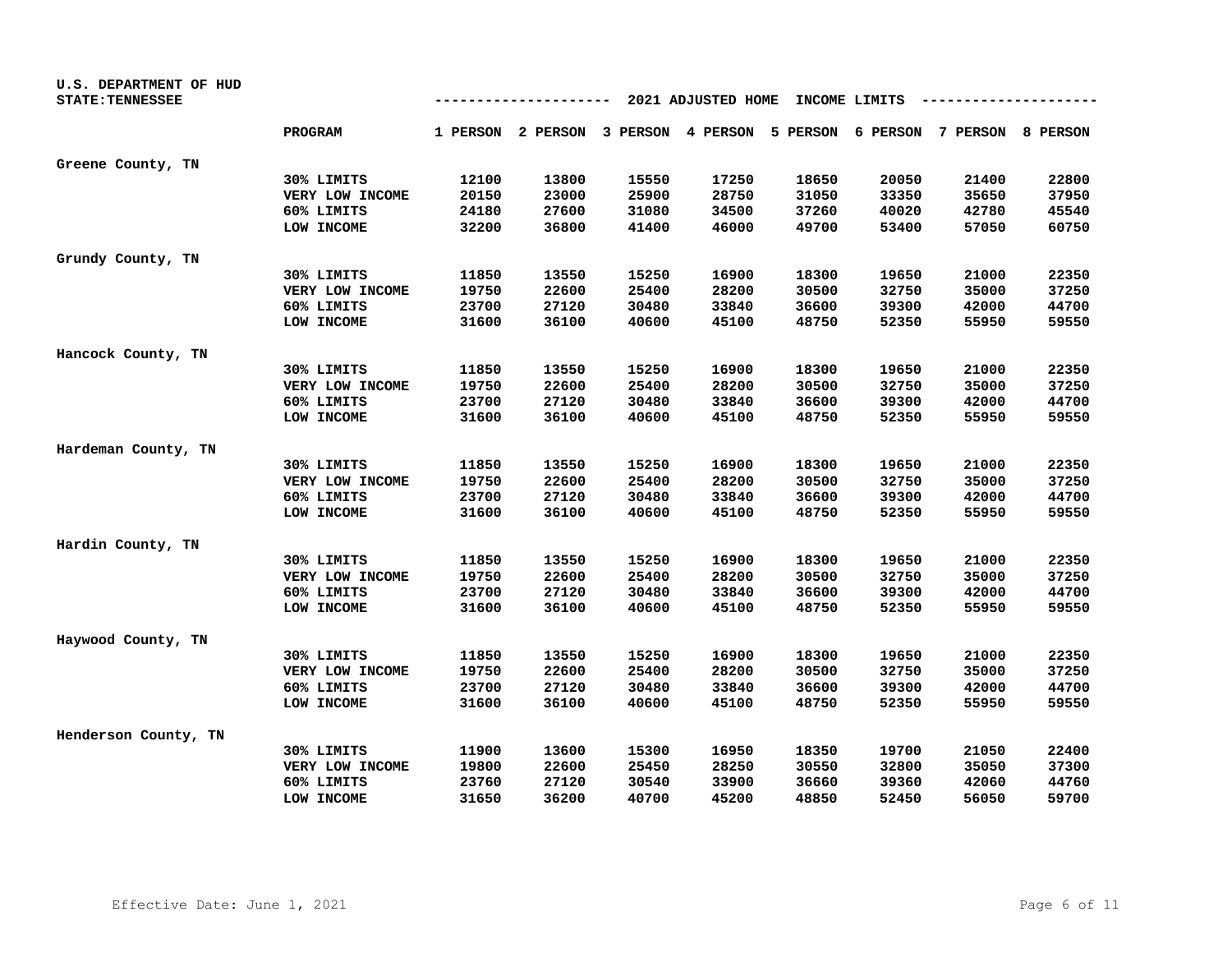| U.S. DEPARTMENT OF HUD<br><b>STATE: TENNESSEE</b> |                 |       | ------- |       | 2021 ADJUSTED HOME |       | INCOME LIMITS |                                                                         |       |
|---------------------------------------------------|-----------------|-------|---------|-------|--------------------|-------|---------------|-------------------------------------------------------------------------|-------|
|                                                   | <b>PROGRAM</b>  |       |         |       |                    |       |               | 1 PERSON 2 PERSON 3 PERSON 4 PERSON 5 PERSON 6 PERSON 7 PERSON 8 PERSON |       |
|                                                   |                 |       |         |       |                    |       |               |                                                                         |       |
| Henry County, TN                                  |                 |       |         |       |                    |       |               |                                                                         |       |
|                                                   | 30% LIMITS      | 11850 | 13550   | 15250 | 16900              | 18300 | 19650         | 21000                                                                   | 22350 |
|                                                   | VERY LOW INCOME | 19750 | 22600   | 25400 | 28200              | 30500 | 32750         | 35000                                                                   | 37250 |
|                                                   | 60% LIMITS      | 23700 | 27120   | 30480 | 33840              | 36600 | 39300         | 42000                                                                   | 44700 |
|                                                   | LOW INCOME      | 31600 | 36100   | 40600 | 45100              | 48750 | 52350         | 55950                                                                   | 59550 |
| Houston County, TN                                |                 |       |         |       |                    |       |               |                                                                         |       |
|                                                   | 30% LIMITS      | 11850 | 13550   | 15250 | 16900              | 18300 | 19650         | 21000                                                                   | 22350 |
|                                                   | VERY LOW INCOME | 19750 | 22600   | 25400 | 28200              | 30500 | 32750         | 35000                                                                   | 37250 |
|                                                   | 60% LIMITS      | 23700 | 27120   | 30480 | 33840              | 36600 | 39300         | 42000                                                                   | 44700 |
|                                                   | LOW INCOME      | 31600 | 36100   | 40600 | 45100              | 48750 | 52350         | 55950                                                                   | 59550 |
| Humphreys County, TN                              |                 |       |         |       |                    |       |               |                                                                         |       |
|                                                   | 30% LIMITS      | 11850 | 13550   | 15250 | 16900              | 18300 | 19650         | 21000                                                                   | 22350 |
|                                                   | VERY LOW INCOME | 19750 | 22600   | 25400 | 28200              | 30500 | 32750         | 35000                                                                   | 37250 |
|                                                   | 60% LIMITS      | 23700 | 27120   | 30480 | 33840              | 36600 | 39300         | 42000                                                                   | 44700 |
|                                                   | LOW INCOME      | 31600 | 36100   | 40600 | 45100              | 48750 | 52350         | 55950                                                                   | 59550 |
| Jackson County, TN                                |                 |       |         |       |                    |       |               |                                                                         |       |
|                                                   | 30% LIMITS      | 11850 | 13550   | 15250 | 16900              | 18300 | 19650         | 21000                                                                   | 22350 |
|                                                   | VERY LOW INCOME | 19750 | 22600   | 25400 | 28200              | 30500 | 32750         | 35000                                                                   | 37250 |
|                                                   | 60% LIMITS      | 23700 | 27120   | 30480 | 33840              | 36600 | 39300         | 42000                                                                   | 44700 |
|                                                   | LOW INCOME      | 31600 | 36100   | 40600 | 45100              | 48750 | 52350         | 55950                                                                   | 59550 |
| Johnson County, TN                                |                 |       |         |       |                    |       |               |                                                                         |       |
|                                                   | 30% LIMITS      | 11850 | 13550   | 15250 | 16900              | 18300 | 19650         | 21000                                                                   | 22350 |
|                                                   | VERY LOW INCOME | 19750 | 22600   | 25400 | 28200              | 30500 | 32750         | 35000                                                                   | 37250 |
|                                                   | 60% LIMITS      | 23700 | 27120   | 30480 | 33840              | 36600 | 39300         | 42000                                                                   | 44700 |
|                                                   | LOW INCOME      | 31600 | 36100   | 40600 | 45100              | 48750 | 52350         | 55950                                                                   | 59550 |
| Lake County, TN                                   |                 |       |         |       |                    |       |               |                                                                         |       |
|                                                   | 30% LIMITS      | 11850 | 13550   | 15250 | 16900              | 18300 | 19650         | 21000                                                                   | 22350 |
|                                                   | VERY LOW INCOME | 19750 | 22600   | 25400 | 28200              | 30500 | 32750         | 35000                                                                   | 37250 |
|                                                   | 60% LIMITS      | 23700 | 27120   | 30480 | 33840              | 36600 | 39300         | 42000                                                                   | 44700 |
|                                                   | LOW INCOME      | 31600 | 36100   | 40600 | 45100              | 48750 | 52350         | 55950                                                                   | 59550 |
| Lauderdale County, TN                             |                 |       |         |       |                    |       |               |                                                                         |       |
|                                                   | 30% LIMITS      | 11850 | 13550   | 15250 | 16900              | 18300 | 19650         | 21000                                                                   | 22350 |
|                                                   | VERY LOW INCOME | 19750 | 22600   | 25400 | 28200              | 30500 | 32750         | 35000                                                                   | 37250 |
|                                                   | 60% LIMITS      | 23700 | 27120   | 30480 | 33840              | 36600 | 39300         | 42000                                                                   | 44700 |
|                                                   | LOW INCOME      | 31600 | 36100   | 40600 | 45100              | 48750 | 52350         | 55950                                                                   | 59550 |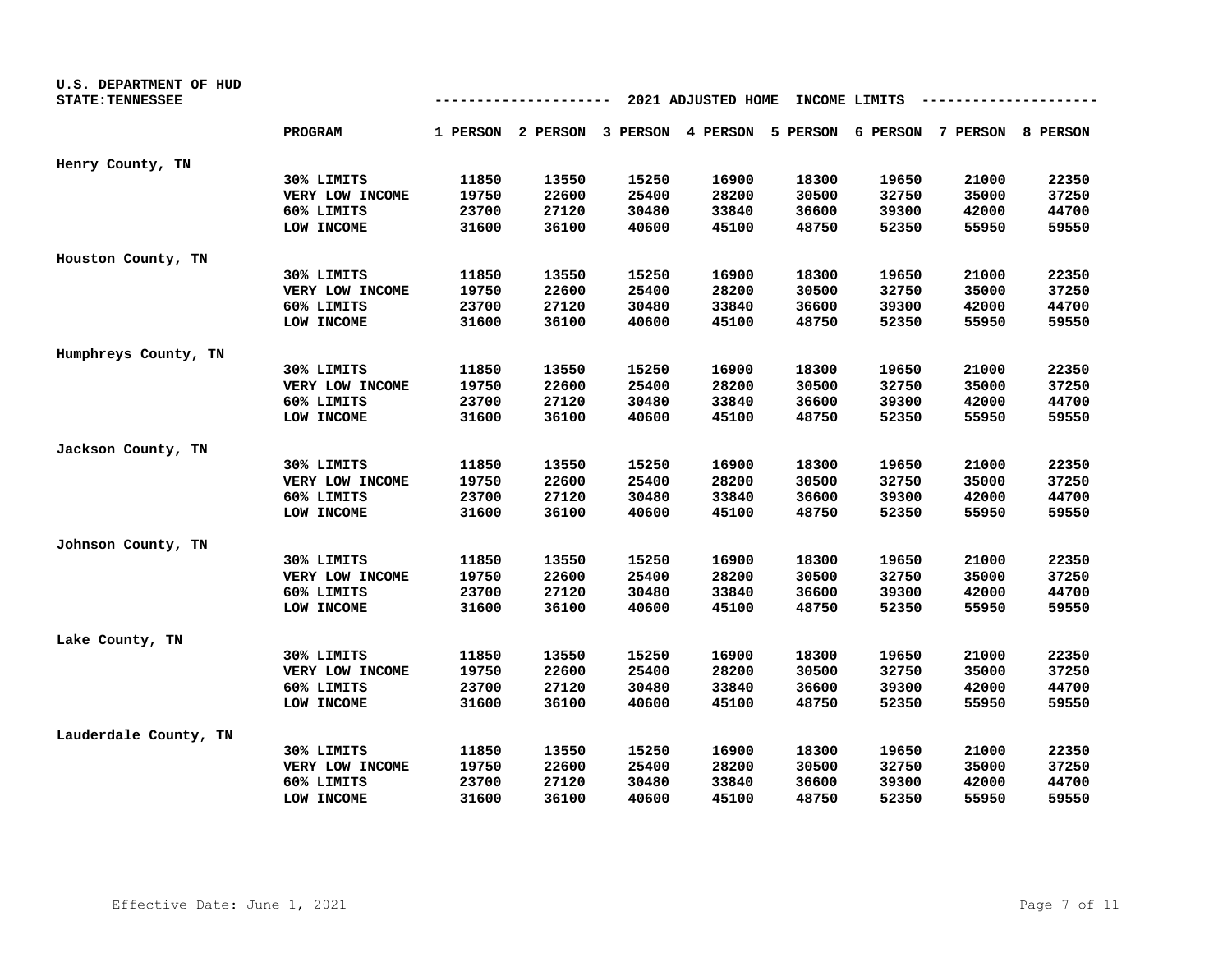| U.S. DEPARTMENT OF HUD  |                 |       |       |                                                                         |                    |       |               |       |       |
|-------------------------|-----------------|-------|-------|-------------------------------------------------------------------------|--------------------|-------|---------------|-------|-------|
| <b>STATE: TENNESSEE</b> |                 |       |       | --                                                                      | 2021 ADJUSTED HOME |       | INCOME LIMITS |       |       |
|                         | <b>PROGRAM</b>  |       |       | 1 PERSON 2 PERSON 3 PERSON 4 PERSON 5 PERSON 6 PERSON 7 PERSON 8 PERSON |                    |       |               |       |       |
| Lawrence County, TN     |                 |       |       |                                                                         |                    |       |               |       |       |
|                         | 30% LIMITS      | 11850 | 13550 | 15250                                                                   | 16900              | 18300 | 19650         | 21000 | 22350 |
|                         | VERY LOW INCOME | 19750 | 22600 | 25400                                                                   | 28200              | 30500 | 32750         | 35000 | 37250 |
|                         | 60% LIMITS      | 23700 | 27120 | 30480                                                                   | 33840              | 36600 | 39300         | 42000 | 44700 |
|                         | LOW INCOME      | 31600 | 36100 | 40600                                                                   | 45100              | 48750 | 52350         | 55950 | 59550 |
| Lewis County, TN        |                 |       |       |                                                                         |                    |       |               |       |       |
|                         | 30% LIMITS      | 11850 | 13550 | 15250                                                                   | 16900              | 18300 | 19650         | 21000 | 22350 |
|                         | VERY LOW INCOME | 19750 | 22600 | 25400                                                                   | 28200              | 30500 | 32750         | 35000 | 37250 |
|                         | 60% LIMITS      | 23700 | 27120 | 30480                                                                   | 33840              | 36600 | 39300         | 42000 | 44700 |
|                         | LOW INCOME      | 31600 | 36100 | 40600                                                                   | 45100              | 48750 | 52350         | 55950 | 59550 |
| Lincoln County, TN      |                 |       |       |                                                                         |                    |       |               |       |       |
|                         | 30% LIMITS      | 12100 | 13800 | 15550                                                                   | 17250              | 18650 | 20050         | 21400 | 22800 |
|                         | VERY LOW INCOME | 20150 | 23000 | 25900                                                                   | 28750              | 31050 | 33350         | 35650 | 37950 |
|                         | 60% LIMITS      | 24180 | 27600 | 31080                                                                   | 34500              | 37260 | 40020         | 42780 | 45540 |
|                         | LOW INCOME      | 32200 | 36800 | 41400                                                                   | 46000              | 49700 | 53400         | 57050 | 60750 |
| McMinn County, TN       |                 |       |       |                                                                         |                    |       |               |       |       |
|                         | 30% LIMITS      | 11850 | 13550 | 15250                                                                   | 16900              | 18300 | 19650         | 21000 | 22350 |
|                         | VERY LOW INCOME | 19750 | 22600 | 25400                                                                   | 28200              | 30500 | 32750         | 35000 | 37250 |
|                         | 60% LIMITS      | 23700 | 27120 | 30480                                                                   | 33840              | 36600 | 39300         | 42000 | 44700 |
|                         | LOW INCOME      | 31600 | 36100 | 40600                                                                   | 45100              | 48750 | 52350         | 55950 | 59550 |
| McNairy County, TN      |                 |       |       |                                                                         |                    |       |               |       |       |
|                         | 30% LIMITS      | 11850 | 13550 | 15250                                                                   | 16900              | 18300 | 19650         | 21000 | 22350 |
|                         | VERY LOW INCOME | 19750 | 22600 | 25400                                                                   | 28200              | 30500 | 32750         | 35000 | 37250 |
|                         | 60% LIMITS      | 23700 | 27120 | 30480                                                                   | 33840              | 36600 | 39300         | 42000 | 44700 |
|                         | LOW INCOME      | 31600 | 36100 | 40600                                                                   | 45100              | 48750 | 52350         | 55950 | 59550 |
| Marshall County, TN     |                 |       |       |                                                                         |                    |       |               |       |       |
|                         | 30% LIMITS      | 12450 | 14200 | 16000                                                                   | 17750              | 19200 | 20600         | 22050 | 23450 |
|                         | VERY LOW INCOME | 20700 | 23650 | 26600                                                                   | 29550              | 31950 | 34300         | 36650 | 39050 |
|                         | 60% LIMITS      | 24840 | 28380 | 31920                                                                   | 35460              | 38340 | 41160         | 43980 | 46860 |
|                         | LOW INCOME      | 33150 | 37850 | 42600                                                                   | 47300              | 51100 | 54900         | 58700 | 62450 |
| Meigs County, TN        |                 |       |       |                                                                         |                    |       |               |       |       |
|                         | 30% LIMITS      | 11850 | 13550 | 15250                                                                   | 16900              | 18300 | 19650         | 21000 | 22350 |
|                         | VERY LOW INCOME | 19750 | 22600 | 25400                                                                   | 28200              | 30500 | 32750         | 35000 | 37250 |
|                         | 60% LIMITS      | 23700 | 27120 | 30480                                                                   | 33840              | 36600 | 39300         | 42000 | 44700 |
|                         | LOW INCOME      | 31600 | 36100 | 40600                                                                   | 45100              | 48750 | 52350         | 55950 | 59550 |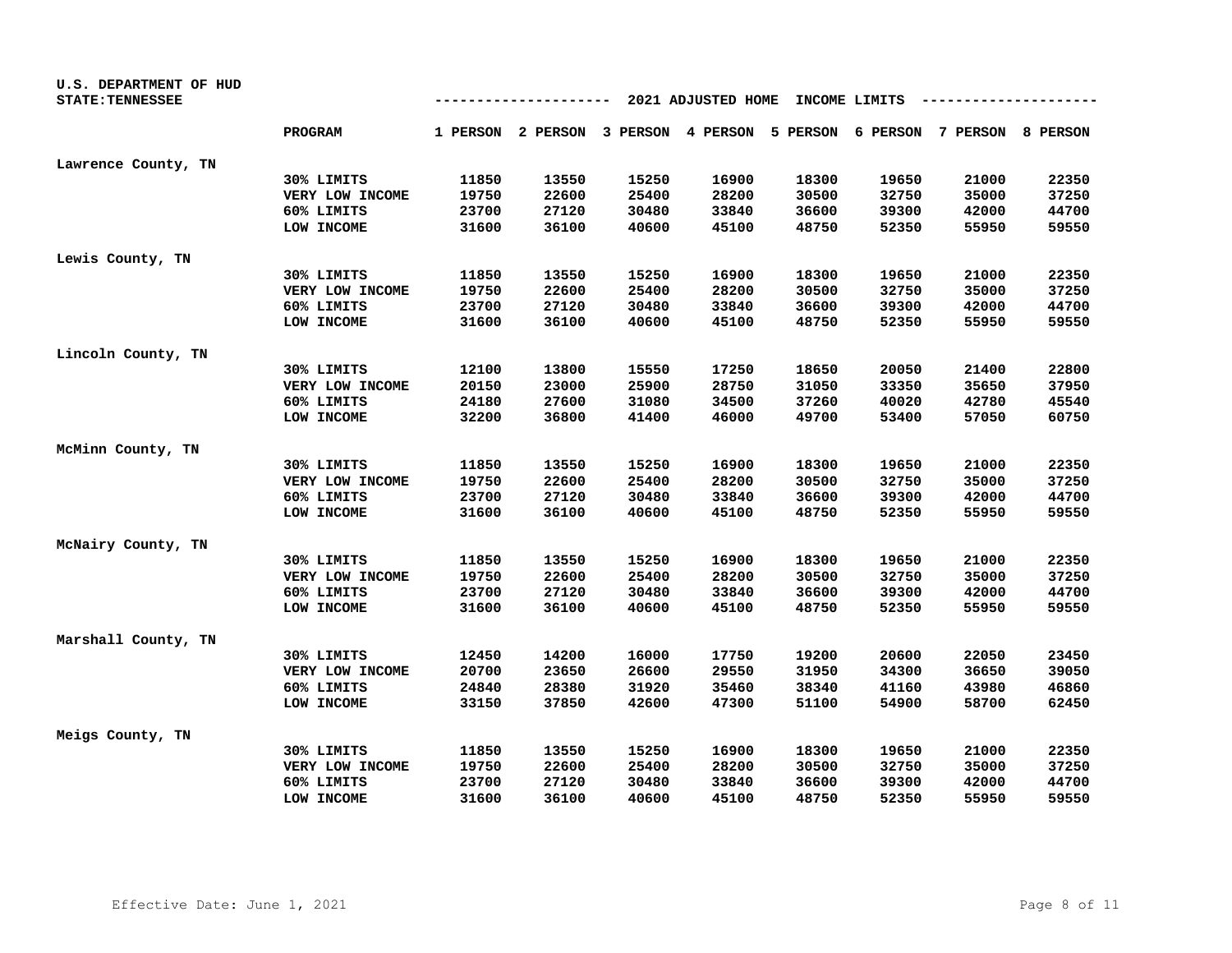| U.S. DEPARTMENT OF HUD<br><b>STATE: TENNESSEE</b> |                 |                | -------        |                                                                         | 2021 ADJUSTED HOME |       | INCOME LIMITS  |       |       |
|---------------------------------------------------|-----------------|----------------|----------------|-------------------------------------------------------------------------|--------------------|-------|----------------|-------|-------|
|                                                   | <b>PROGRAM</b>  |                |                | 1 PERSON 2 PERSON 3 PERSON 4 PERSON 5 PERSON 6 PERSON 7 PERSON 8 PERSON |                    |       |                |       |       |
|                                                   |                 |                |                |                                                                         |                    |       |                |       |       |
| Monroe County, TN                                 |                 |                |                |                                                                         |                    |       |                |       |       |
|                                                   | 30% LIMITS      | 11850          | 13550          | 15250                                                                   | 16900              | 18300 | 19650          | 21000 | 22350 |
|                                                   | VERY LOW INCOME | 19750          | 22600          | 25400                                                                   | 28200              | 30500 | 32750          | 35000 | 37250 |
|                                                   | 60% LIMITS      | 23700<br>31600 | 27120<br>36100 | 30480<br>40600                                                          | 33840<br>45100     | 36600 | 39300<br>52350 | 42000 | 44700 |
|                                                   | LOW INCOME      |                |                |                                                                         |                    | 48750 |                | 55950 | 59550 |
| Moore County, TN                                  |                 |                |                |                                                                         |                    |       |                |       |       |
|                                                   | 30% LIMITS      | 14200          | 16200          | 18250                                                                   | 20250              | 21900 | 23500          | 25150 | 26750 |
|                                                   | VERY LOW INCOME | 23650          | 27000          | 30400                                                                   | 33750              | 36450 | 39150          | 41850 | 44550 |
|                                                   | 60% LIMITS      | 28380          | 32400          | 36480                                                                   | 40500              | 43740 | 46980          | 50220 | 53460 |
|                                                   | LOW INCOME      | 37800          | 43200          | 48600                                                                   | 54000              | 58350 | 62650          | 67000 | 71300 |
| Obion County, TN                                  |                 |                |                |                                                                         |                    |       |                |       |       |
|                                                   | 30% LIMITS      | 11850          | 13550          | 15250                                                                   | 16900              | 18300 | 19650          | 21000 | 22350 |
|                                                   | VERY LOW INCOME | 19750          | 22600          | 25400                                                                   | 28200              | 30500 | 32750          | 35000 | 37250 |
|                                                   | 60% LIMITS      | 23700          | 27120          | 30480                                                                   | 33840              | 36600 | 39300          | 42000 | 44700 |
|                                                   | LOW INCOME      | 31600          | 36100          | 40600                                                                   | 45100              | 48750 | 52350          | 55950 | 59550 |
| Overton County, TN                                |                 |                |                |                                                                         |                    |       |                |       |       |
|                                                   | 30% LIMITS      | 11850          | 13550          | 15250                                                                   | 16900              | 18300 | 19650          | 21000 | 22350 |
|                                                   | VERY LOW INCOME | 19750          | 22600          | 25400                                                                   | 28200              | 30500 | 32750          | 35000 | 37250 |
|                                                   | 60% LIMITS      | 23700          | 27120          | 30480                                                                   | 33840              | 36600 | 39300          | 42000 | 44700 |
|                                                   | LOW INCOME      | 31600          | 36100          | 40600                                                                   | 45100              | 48750 | 52350          | 55950 | 59550 |
| Perry County, TN                                  |                 |                |                |                                                                         |                    |       |                |       |       |
|                                                   | 30% LIMITS      | 11850          | 13550          | 15250                                                                   | 16900              | 18300 | 19650          | 21000 | 22350 |
|                                                   | VERY LOW INCOME | 19750          | 22600          | 25400                                                                   | 28200              | 30500 | 32750          | 35000 | 37250 |
|                                                   | 60% LIMITS      | 23700          | 27120          | 30480                                                                   | 33840              | 36600 | 39300          | 42000 | 44700 |
|                                                   | LOW INCOME      | 31600          | 36100          | 40600                                                                   | 45100              | 48750 | 52350          | 55950 | 59550 |
| Pickett County, TN                                |                 |                |                |                                                                         |                    |       |                |       |       |
|                                                   | 30% LIMITS      | 11850          | 13550          | 15250                                                                   | 16900              | 18300 | 19650          | 21000 | 22350 |
|                                                   | VERY LOW INCOME | 19750          | 22600          | 25400                                                                   | 28200              | 30500 | 32750          | 35000 | 37250 |
|                                                   | 60% LIMITS      | 23700          | 27120          | 30480                                                                   | 33840              | 36600 | 39300          | 42000 | 44700 |
|                                                   | LOW INCOME      | 31600          | 36100          | 40600                                                                   | 45100              | 48750 | 52350          | 55950 | 59550 |
| Putnam County, TN                                 |                 |                |                |                                                                         |                    |       |                |       |       |
|                                                   | 30% LIMITS      | 12500          | 14250          | 16050                                                                   | 17800              | 19250 | 20650          | 22100 | 23500 |
|                                                   | VERY LOW INCOME | 20800          | 23750          | 26700                                                                   | 29650              | 32050 | 34400          | 36800 | 39150 |
|                                                   | 60% LIMITS      | 24960          | 28500          | 32040                                                                   | 35580              | 38460 | 41280          | 44160 | 46980 |
|                                                   | LOW INCOME      | 33250          | 38000          | 42750                                                                   | 47450              | 51250 | 55050          | 58850 | 62650 |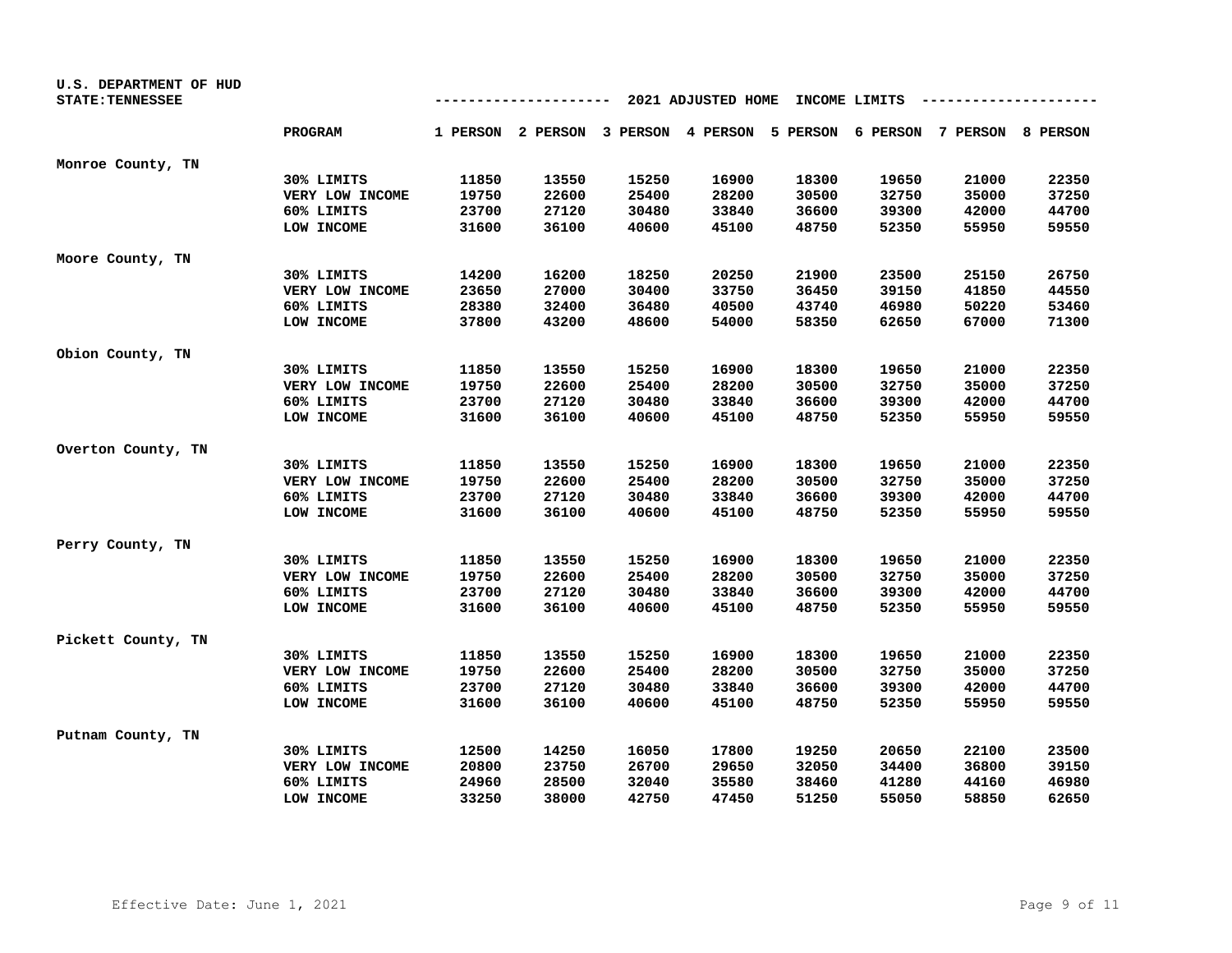| U.S. DEPARTMENT OF HUD<br><b>STATE: TENNESSEE</b> |                 |       | ------- |       | 2021 ADJUSTED HOME |       | INCOME LIMITS |                                                                         |       |
|---------------------------------------------------|-----------------|-------|---------|-------|--------------------|-------|---------------|-------------------------------------------------------------------------|-------|
|                                                   | <b>PROGRAM</b>  |       |         |       |                    |       |               | 1 PERSON 2 PERSON 3 PERSON 4 PERSON 5 PERSON 6 PERSON 7 PERSON 8 PERSON |       |
| Rhea County, TN                                   |                 |       |         |       |                    |       |               |                                                                         |       |
|                                                   | 30% LIMITS      | 11850 | 13550   | 15250 | 16900              | 18300 | 19650         | 21000                                                                   | 22350 |
|                                                   | VERY LOW INCOME | 19750 | 22600   | 25400 | 28200              | 30500 | 32750         | 35000                                                                   | 37250 |
|                                                   | 60% LIMITS      | 23700 | 27120   | 30480 | 33840              | 36600 | 39300         | 42000                                                                   | 44700 |
|                                                   | LOW INCOME      | 31600 | 36100   | 40600 | 45100              | 48750 | 52350         | 55950                                                                   | 59550 |
| Scott County, TN                                  |                 |       |         |       |                    |       |               |                                                                         |       |
|                                                   | 30% LIMITS      | 11850 | 13550   | 15250 | 16900              | 18300 | 19650         | 21000                                                                   | 22350 |
|                                                   | VERY LOW INCOME | 19750 | 22600   | 25400 | 28200              | 30500 | 32750         | 35000                                                                   | 37250 |
|                                                   | 60% LIMITS      | 23700 | 27120   | 30480 | 33840              | 36600 | 39300         | 42000                                                                   | 44700 |
|                                                   | LOW INCOME      | 31600 | 36100   | 40600 | 45100              | 48750 | 52350         | 55950                                                                   | 59550 |
| Sevier County, TN                                 |                 |       |         |       |                    |       |               |                                                                         |       |
|                                                   | 30% LIMITS      | 11850 | 13550   | 15250 | 16900              | 18300 | 19650         | 21000                                                                   | 22350 |
|                                                   | VERY LOW INCOME | 19750 | 22600   | 25400 | 28200              | 30500 | 32750         | 35000                                                                   | 37250 |
|                                                   | 60% LIMITS      | 23700 | 27120   | 30480 | 33840              | 36600 | 39300         | 42000                                                                   | 44700 |
|                                                   | LOW INCOME      | 31600 | 36100   | 40600 | 45100              | 48750 | 52350         | 55950                                                                   | 59550 |
| Stewart County, TN                                |                 |       |         |       |                    |       |               |                                                                         |       |
|                                                   | 30% LIMITS      | 12150 | 13900   | 15650 | 17350              | 18750 | 20150         | 21550                                                                   | 22950 |
|                                                   | VERY LOW INCOME | 20250 | 23150   | 26050 | 28900              | 31250 | 33550         | 35850                                                                   | 38150 |
|                                                   | 60% LIMITS      | 24300 | 27780   | 31260 | 34680              | 37500 | 40260         | 43020                                                                   | 45780 |
|                                                   | LOW INCOME      | 32400 | 37000   | 41650 | 46250              | 49950 | 53650         | 57350                                                                   | 61050 |
| Van Buren County, TN                              |                 |       |         |       |                    |       |               |                                                                         |       |
|                                                   | 30% LIMITS      | 11850 | 13550   | 15250 | 16900              | 18300 | 19650         | 21000                                                                   | 22350 |
|                                                   | VERY LOW INCOME | 19750 | 22600   | 25400 | 28200              | 30500 | 32750         | 35000                                                                   | 37250 |
|                                                   | 60% LIMITS      | 23700 | 27120   | 30480 | 33840              | 36600 | 39300         | 42000                                                                   | 44700 |
|                                                   | LOW INCOME      | 31600 | 36100   | 40600 | 45100              | 48750 | 52350         | 55950                                                                   | 59550 |
| Warren County, TN                                 |                 |       |         |       |                    |       |               |                                                                         |       |
|                                                   | 30% LIMITS      | 11850 | 13550   | 15250 | 16900              | 18300 | 19650         | 21000                                                                   | 22350 |
|                                                   | VERY LOW INCOME | 19750 | 22600   | 25400 | 28200              | 30500 | 32750         | 35000                                                                   | 37250 |
|                                                   | 60% LIMITS      | 23700 | 27120   | 30480 | 33840              | 36600 | 39300         | 42000                                                                   | 44700 |
|                                                   | LOW INCOME      | 31600 | 36100   | 40600 | 45100              | 48750 | 52350         | 55950                                                                   | 59550 |
| Wayne County, TN                                  |                 |       |         |       |                    |       |               |                                                                         |       |
|                                                   | 30% LIMITS      | 11850 | 13550   | 15250 | 16900              | 18300 | 19650         | 21000                                                                   | 22350 |
|                                                   | VERY LOW INCOME | 19750 | 22600   | 25400 | 28200              | 30500 | 32750         | 35000                                                                   | 37250 |
|                                                   | 60% LIMITS      | 23700 | 27120   | 30480 | 33840              | 36600 | 39300         | 42000                                                                   | 44700 |
|                                                   | LOW INCOME      | 31600 | 36100   | 40600 | 45100              | 48750 | 52350         | 55950                                                                   | 59550 |